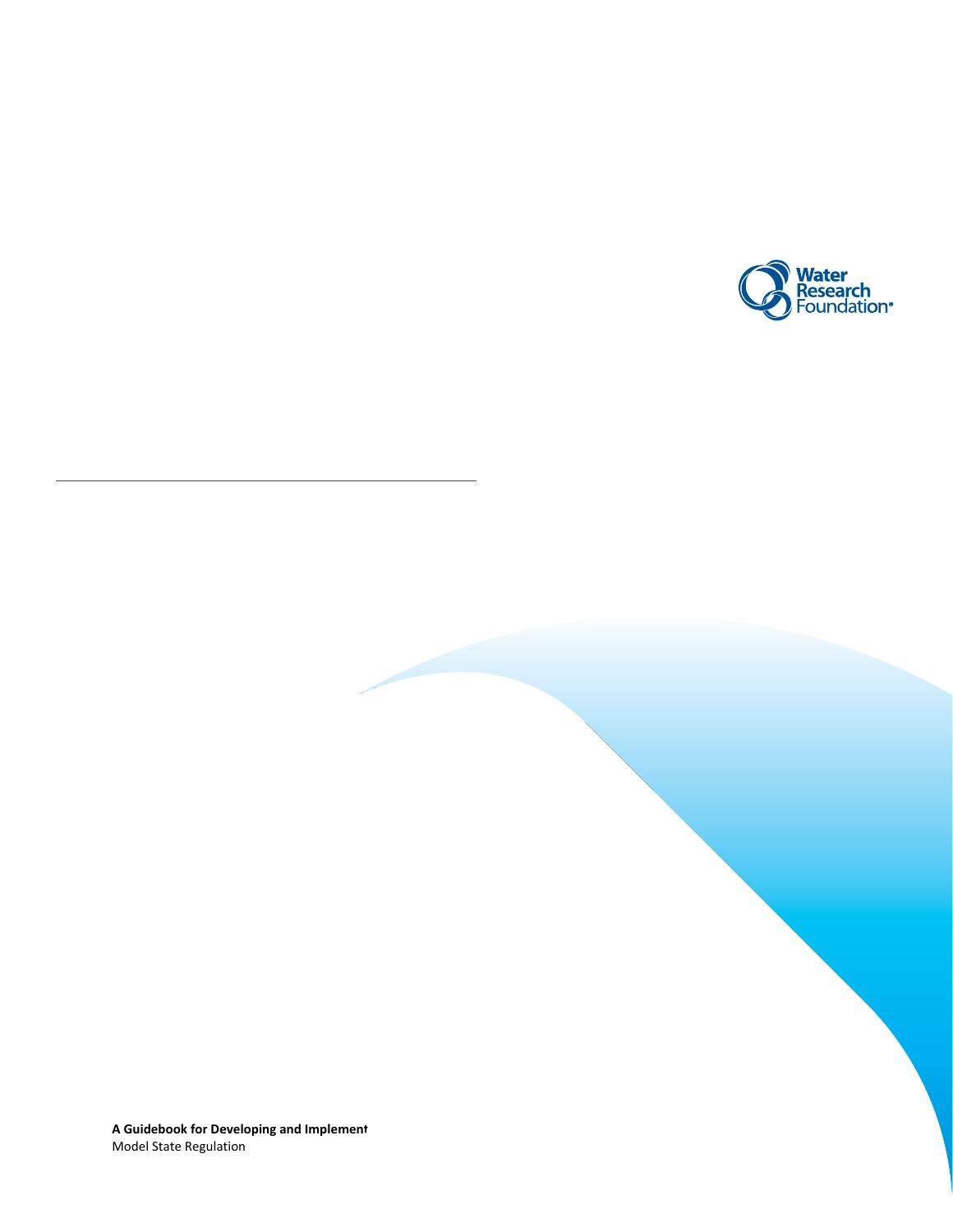# **How to Use This Template**

This model state regulation was developed in conjunction with *A Guidebook for Developing and Implementing Regulations for Onsite Non-potable Water Systems*. Onsite non-potable water system (OWNS) programs can be developed and implemented through regulation at the state level, an ordinance at the local level, or a combination of the two. Pathways to implementation may look like:

- **States Develop Regulation, Local Authority Implements:** States establish regulation for the treatment, monitoring, and reporting requirements for ONWS. Local authorities establish oversight and management programs by adopting a local ordinance and accompanying rules.
- **States Develop Regulation and Implements:** States establish regulation for the treatment, monitoring, and reporting requirements for ONWS as well as provide oversight and management of ONWS.
- **Local Authority Develops Regulation and Implements:** Local authorities establish a local ordinance to regulate the treatment, monitoring, and reporting requirements for ONWS as well as provide all regulatory oversight.

The appropriate implementation structure will depend on the particular circumstances in each state and locality. The model state regulation provided here is based on the approach that the state develops the regulation and the local authority implements the oversight and management program that complies with the state regulation. However, it should be noted that the local ordinance can also stand alone as sufficient regulation in the absence of a state regulation. At the time of this publication, San Francisco, CA is the only jurisdiction that has developed and implemented a local ordinance to regulate ONWS.

*A Guidebook for Developing and Implementing Regulations for Onsite Non-potable Water Systems*, along with a model local ordinance, model program rules, and the appendix, can be downloaded at:<http://uswateralliance.org/initiatives/commission>.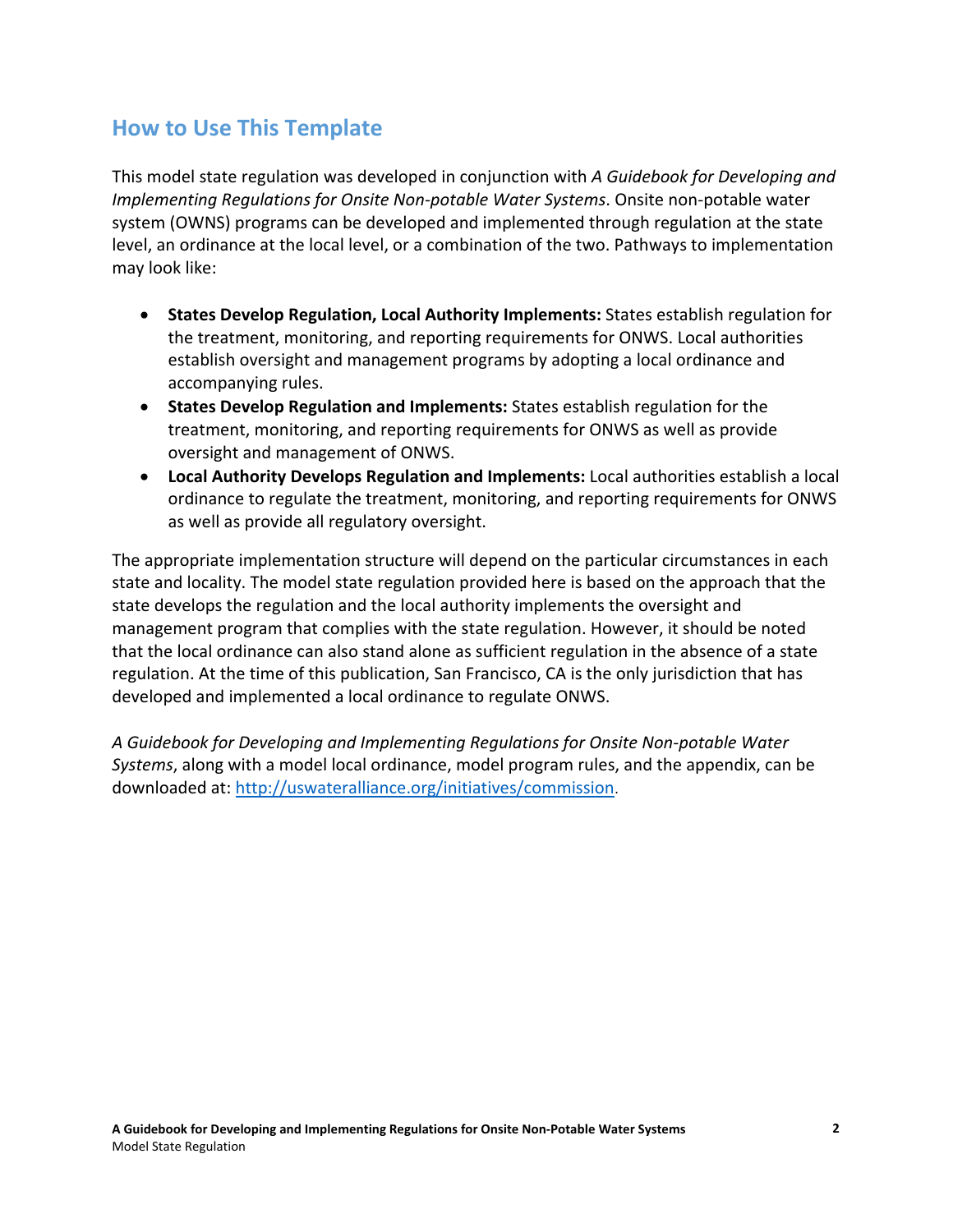# **Model State Regulation for Onsite Non-potable Water Systems**

This model state regulation is to establish standards for treatment performance and monitoring and reporting requirements for onsite non-potable water systems (ONWS).

| Section SR.1  | Purpose                                          |
|---------------|--------------------------------------------------|
| Section SR.2  | Definitions                                      |
| Section SR.3  | <b>Allowed Alternate Water Sources</b>           |
| Section SR.4  | Allowed Non-potable End Uses                     |
| Section SR.5  | <b>Allowed Building Scale</b>                    |
| Section SR.6  | <b>State Agency Responsibilities</b>             |
| Section SR.7  | Local Agency Responsibilities                    |
| Section SR.8  | <b>Mandatory Treatment Performance Standards</b> |
| Section SR.9  | Monitoring, Sampling, and Reporting Requirements |
| Section SR.10 | Design Requirements                              |
| Section SR.11 | <b>Operation Requirements</b>                    |
| Section SR.12 | Use Area Requirements                            |

### **Section SR.1 Purpose**

- a. The purpose of the Regulation for Onsite Non-Potable Water Systems (Regulation) is to establish standards for treatment performance and monitoring, reporting, design, and operation requirements for onsite non-potable water systems (ONWS) that may collect rainwater, stormwater, graywater, and blackwater for non-potable reuse within and around buildings that will provide for protection of public health and the environment.
- b. The purpose of this Regulation is to identify the types of procedures included in local oversight of ONWS programs developed by local agencies to oversee and manage ONWS.
- c. It is the intent of this Regulation that all elements are to be interpreted in a manner that fully implements applicable state and federal water quality laws and regulations, in order to protect public health, enhance the environment, and put the waters of the state to the fullest use of which they are capable.

## **Section SR.2 Definitions**

For the purposes of this Regulation, the following definitions shall apply:

**Air Gap:** a physical break between a supply pipe and a receiving vessel as set forth in the local or state plumbing code.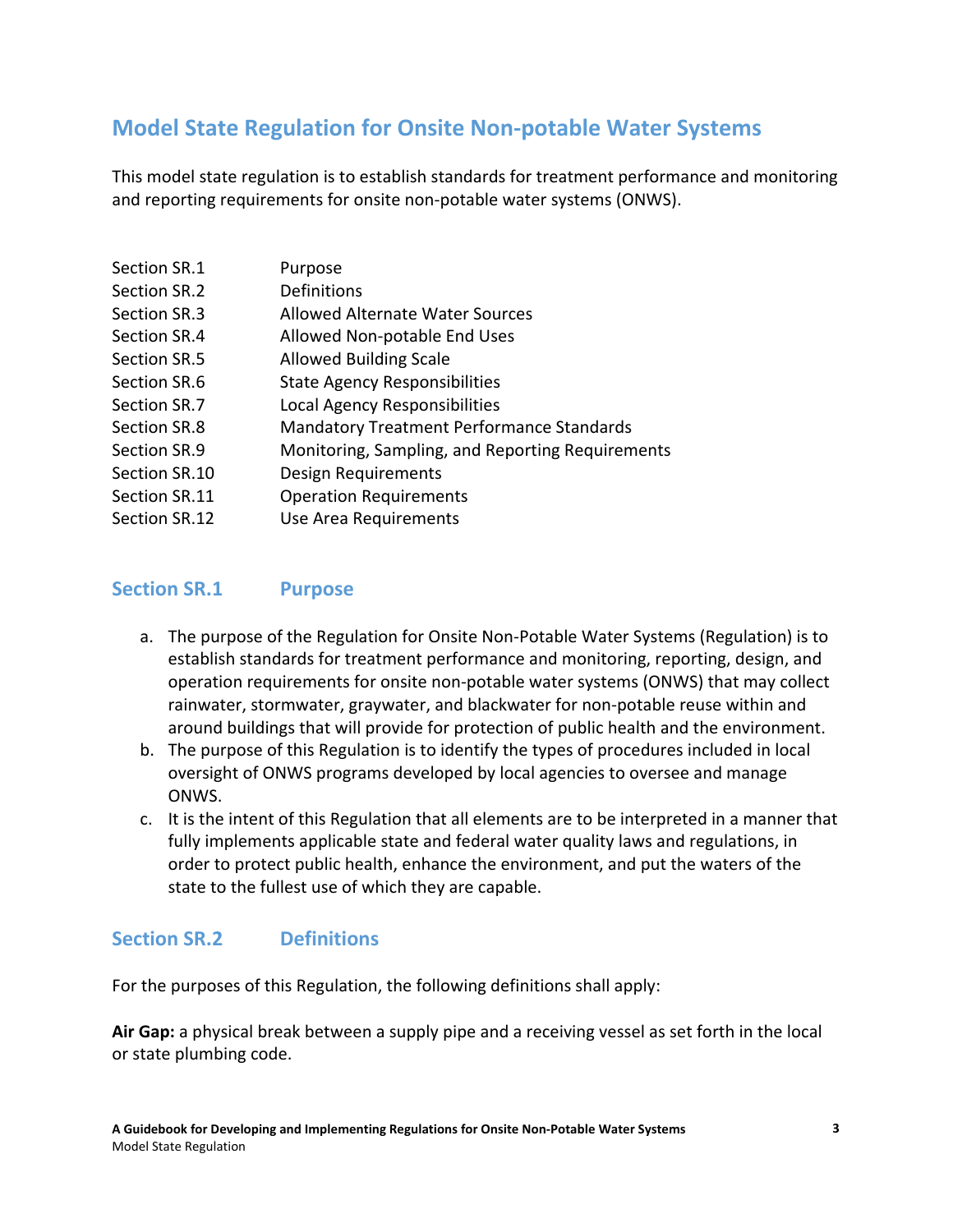**Alternate Water Source:** a source of non-potable water that may include any of the following: graywater, roof runoff, stormwater, blackwater, and any other source approved by the state or local agency.

**Blackwater:** wastewater originating from toilets, urinals, and/or kitchen counters (e.g., kitchen sinks and dishwashers).

**Certified Laboratory:** an environmental testing laboratory certified by an accepted state accreditation program or the National Environmental Laboratory Accreditation Program. Laboratories must be certified to perform each test for which they are providing results.

**Challenge Test:** the evaluation of a unit treatment process for pathogen log<sub>10</sub> reduction performance using selected surrogate or indigenous constituents. In general, a surrogate is introduced to the process influent, and the process influent and effluent flow are monitored for the concentration of the surrogate.

**Commercial Building:** a building that is used for commercial purposes.

**Continuous Verification Monitoring:** ongoing confirmation of system performance using sensors for continuous observation of selected parameters, including surrogate parameters that are correlated with pathogen log reduction target requirements.

**Cross-connection:** when a plumbing system allows water from one system (e.g., non-potable) to enter into another system (e.g., potable), resulting in the contamination of potable water.

**District-Scale Project:** an ONWS for a defined service area that covers two or more properties and may cross public rights-of-way.

**Domestic Wastewater:** wastewater collected from residential uses.

**Field Verification:** performance confirmation study conducted using challenge testing, including surrogate microorganisms and/or other non-biological surrogates, usually during startup and commissioning and may be repeated as needed. The need for, duration, and extent of the field verification procedure will depend on characteristics of the ONWS.

**Graywater:** wastewater collected from non-blackwater sources, such as bathroom sinks, showers, bathtubs, clothes washers, and laundry sinks.

**Incidental Runoff:** unintended small amounts (volume) of runoff from ONWS irrigation use areas, such as unintended, minimal over-spray that escapes the ONWS irrigation use area. Water leaving an ONWS irrigation use area is not incidental if it is part of the facility design, due to excessive application, intentional overflow or application, or negligence.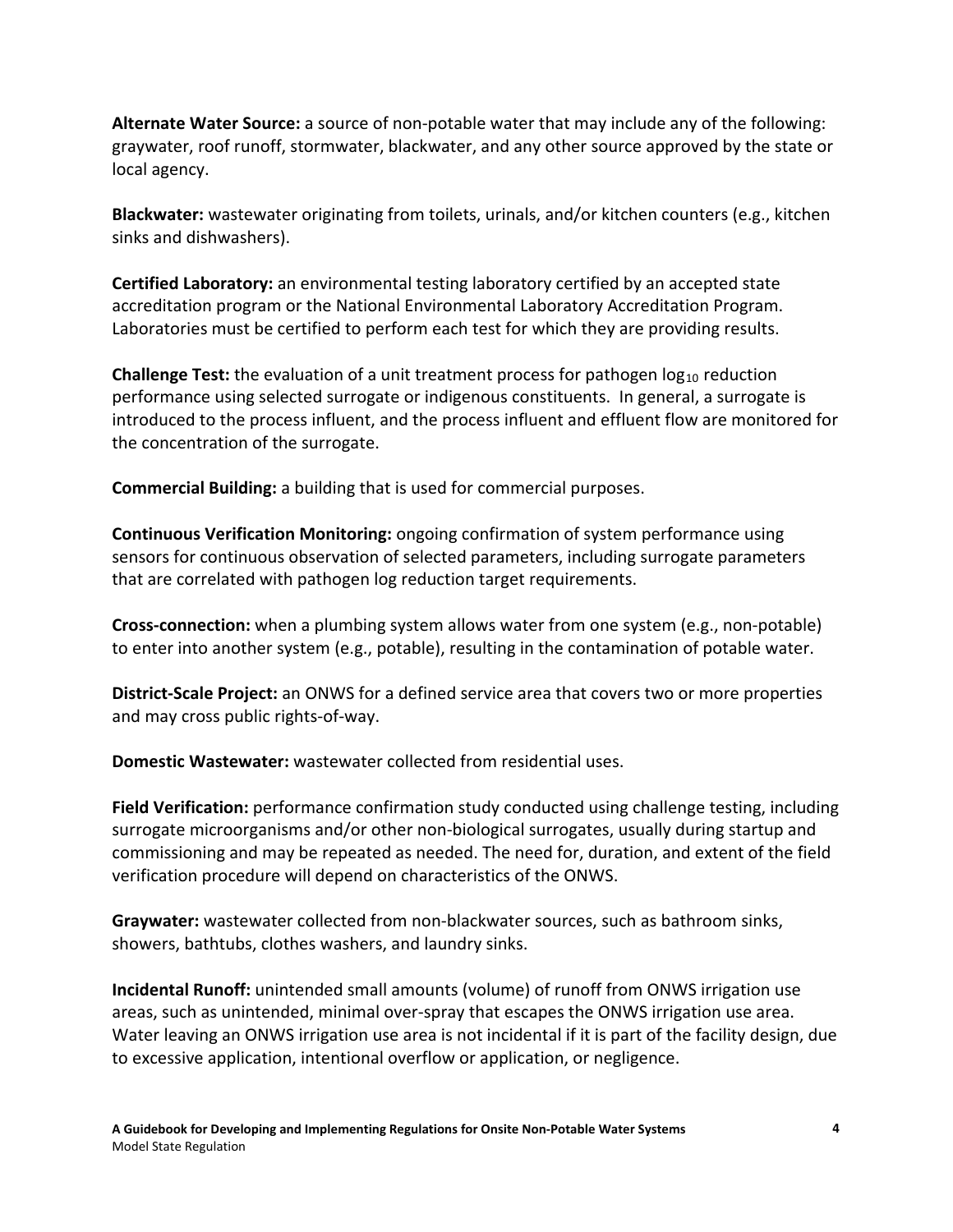**Indoor Use:** toilet and urinal flush water and clothes washing.

**Local Agency:** any city, county, town, parish, or city and county with the jurisdictional authority to permit use of ONWS.

Log<sub>10</sub> Reduction: the removal of a pathogen or surrogate in a unit process expressed in log<sub>10</sub> units. A 1-log reduction equates to 90% removal, 2-log reduction to 99% removal, 3-log reduction to 99.9% removal, and so on.

**Log<sub>10</sub> Reduction Target (LRT):** the log<sub>10</sub> reduction target for the specified pathogen group (e.g., viruses, bacteria, or protozoa) to achieve the identified level of risk to individuals (e.g.,  $10^{-4}$ infection per year).

**Mixed-use Building:** a building that contains residential and commercial uses.

**Multi-family Building:** a residential building containing three or more dwelling units.

**Multi-user Building:** any building that is not a single residence (e.g., multi-residential apartment, commercial, mixed-use, and others).

**Non-potable Water:** non-potable water collected from alternate water sources, treated, and intended to be used on the project applicant's site or district-scale project and is suitable for direct beneficial use.

**Onsite Non-potable Water System (ONWS):** a system in which water from local sources is collected, treated, and used for non-potable uses at the building to district/neighborhood-scale, generally at a location near the point of generation.

**ONWS Engineering Report (Engineering Report):** report submitted by project applicant to the local agency describing the ONWS in accordance with the program rules adopted by the local agency.

**Operations and Maintenance Manual:** document providing comprehensive information on the ONWS operation, maintenance, and repair.

**Permit:** permit to operate an ONWS issued and enforced by the state or local agency.

**Permittee:** the person(s) who holds a valid permit granted by the state or local agency to operate an ONWS. The permittee is responsible for maintaining a permit, assuring that water collection, treatment, use, and water quality monitoring and reporting are consistent with the approved engineering report, the operations and maintenance manual, the program rules, and applicable state and local laws. A permittee may also be the supplier and/or user.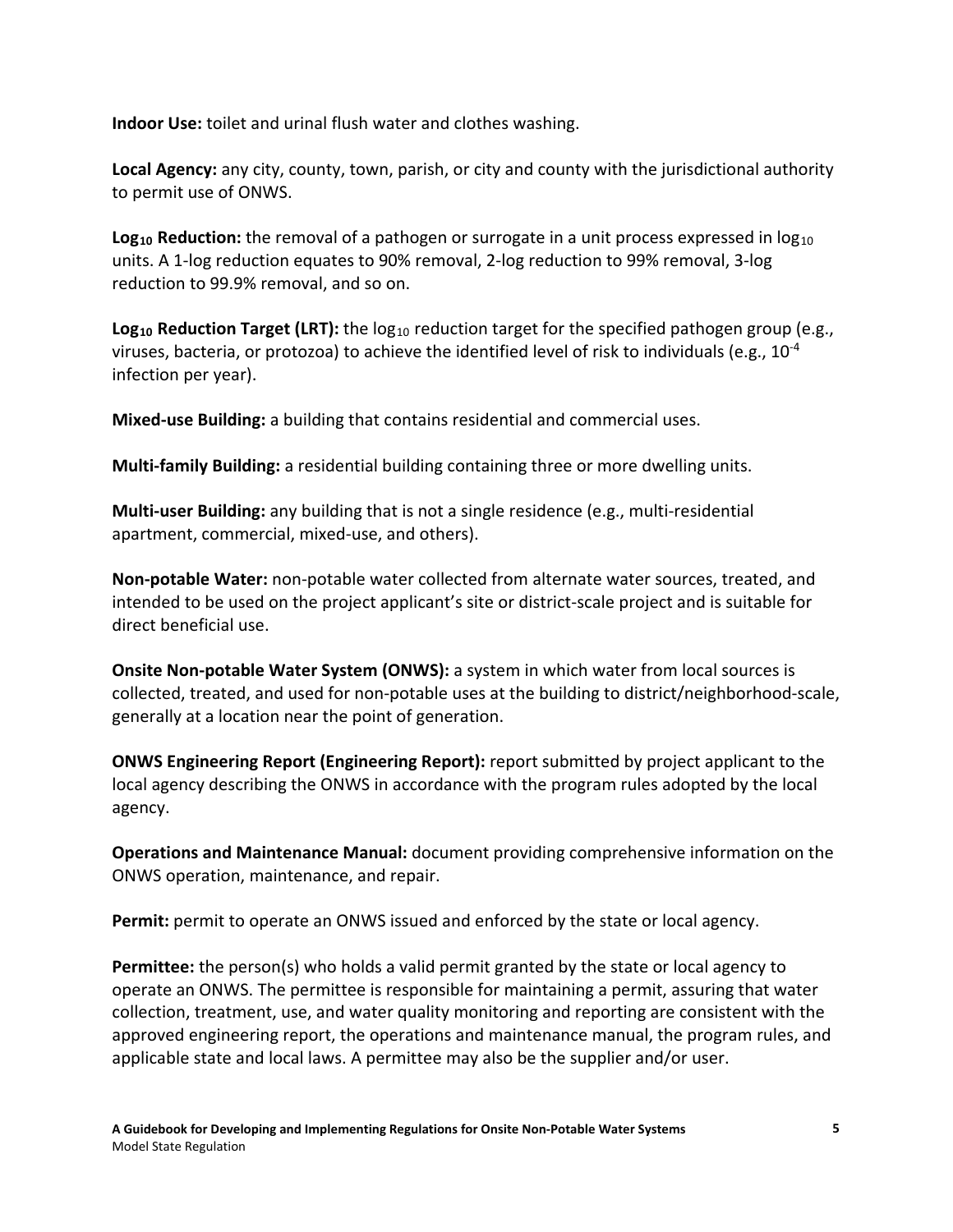**Project Applicant:** the person(s) or entity(s) applying for authorization to install and use an ONWS. The project applicant is responsible for applying for the permit, assuring that the ONWS is installed consistent with the approved engineering report, the operations and maintenance manual, the program rules, and applicable state and local laws. The project applicant becomes the permittee upon issuance of the first permit to operate.

**Residential Building:** a building that contains only dwelling units.

**Roof Runoff:** precipitation from rain or snowmelt events that is collected directly from a roof surface not subject to frequent public access.

**State Agency:** the state agency with legal authority to administer and/or provide oversight to local agencies seeking to implement programs that allow for ONWS.

**Stormwater:** precipitation runoff from rain or snowmelt events that flows over land and/or impervious surfaces (e.g., streets and parking lots). Stormwater also includes runoff from roofs with frequent public access.

**Supplier:** an entity that supplies an untreated alternate water source to the ONWS for treatment and reuse. A supplier may also be a permittee and/or user.

**Treatment System Manager:** the qualified person or entity responsible for the daily management and oversight of the ONWS.

**Unrestricted Irrigation:** irrigation of ornamental plants (e.g., non-food) and dust suppression.

**User:** an entity that accepts treated water from an ONWS for beneficial purposes within its area of occupancy. A user may also be a permittee and/or supplier.

**Validation Report:** report documenting a detailed technology evaluation study that was conducted to challenge the treatment technology over a wide range of operational conditions. The validation report shall include evidence of the treatment technology's ability to reliably and consistently achieve the log reduction value, including information on the required operating conditions and surrogate parameters that require continuous monitoring.

# **Section SR.3 Allowed Alternate Water Sources for ONWS**

The following alternate water sources may be used to supply an ONWS:

- a. Roof Runoff
- b. Stormwater
- c. Graywater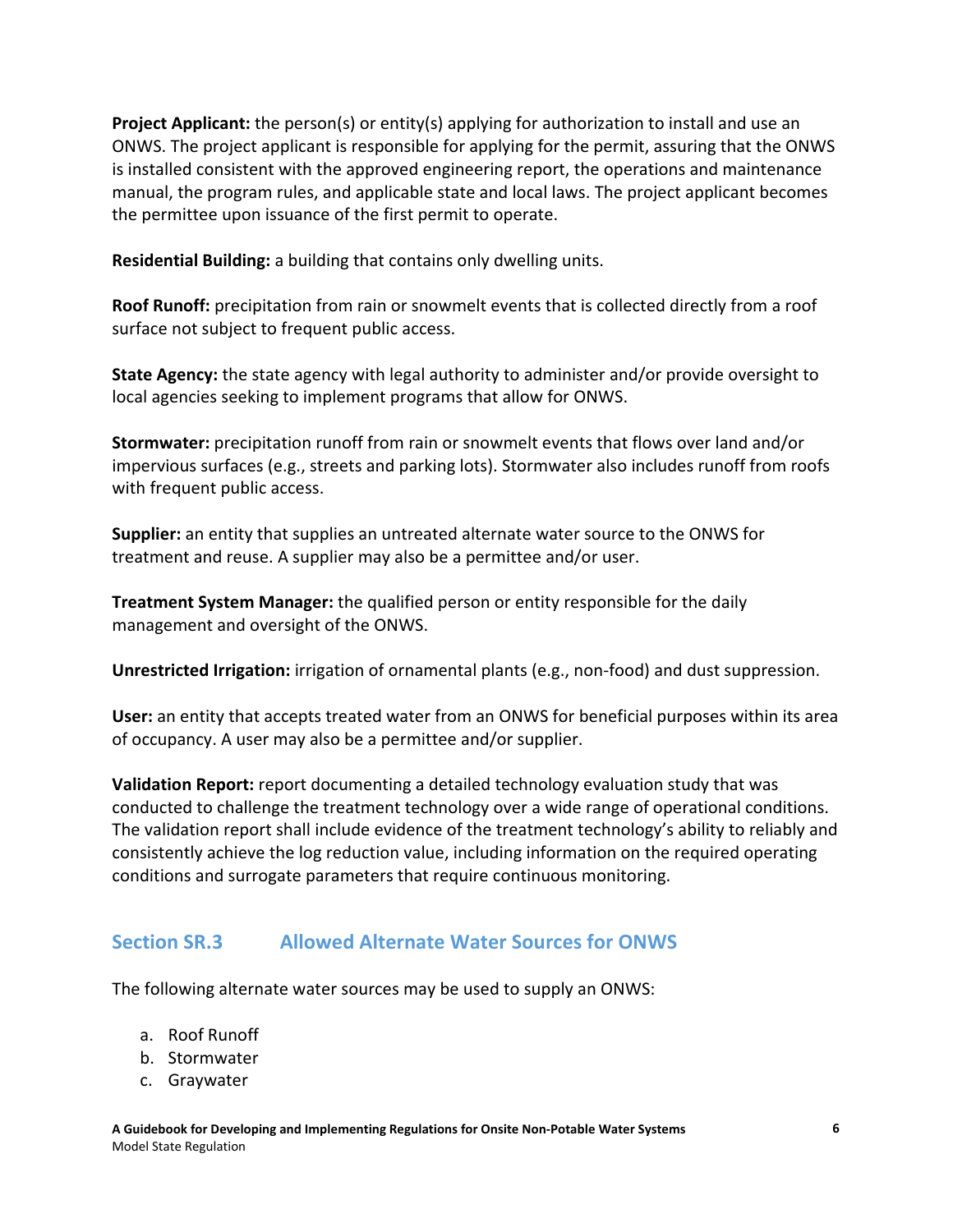#### d. Domestic Wastewater or Blackwater

## **Section SR.4 Allowed Non-potable End Uses**

The following non-potable end uses may be met by an ONWS:

- a. Indoor Use:
	- i. Toilet and urinal flushing
	- ii. Clothes washing
- b. Unrestricted Irrigation:
	- i. Ornamental plant irrigation
	- ii. Dust suppression

### **Section SR.5 Allowed Implementation Scale**

This Regulation is limited to ONWS that serve the following implementation scales:

- a. Multi-Family Buildings
- b. Commercial Buildings
- c. Mixed-Use Buildings
- d. District-Scale Projects

This Regulation does not apply to ONWS that serve a single residential dwelling.

## **Section SR.6 State Agency Responsibilities and Duties**

- a. The State Agency has the principle responsibility of establishing mandatory treatment performance standards and monitoring and reporting requirements in an adopted Regulation for use by local agencies in local programs to protect public health and the environment.
- b. As the State Agency charged with the development and adoption of this Regulation, the State Agency shall periodically review, amend and/or update this Regulation as required.
- c. [*Optional Element*] The State Agency may take any action assigned to the local agency in this Regulation in the event that the local agency fails to establish locally authorized program.
- d. [*Optional Element*] The State Agency may require local agencies to periodically report to the State with respect to implementation of local programs.
- e. [*Optional Element*] Primary responsibility for enforcement of this part shall be with the local agency. Nothing in this part shall prevent the State Agency from taking any enforcement actions to protect public health. The State Agency shall provide training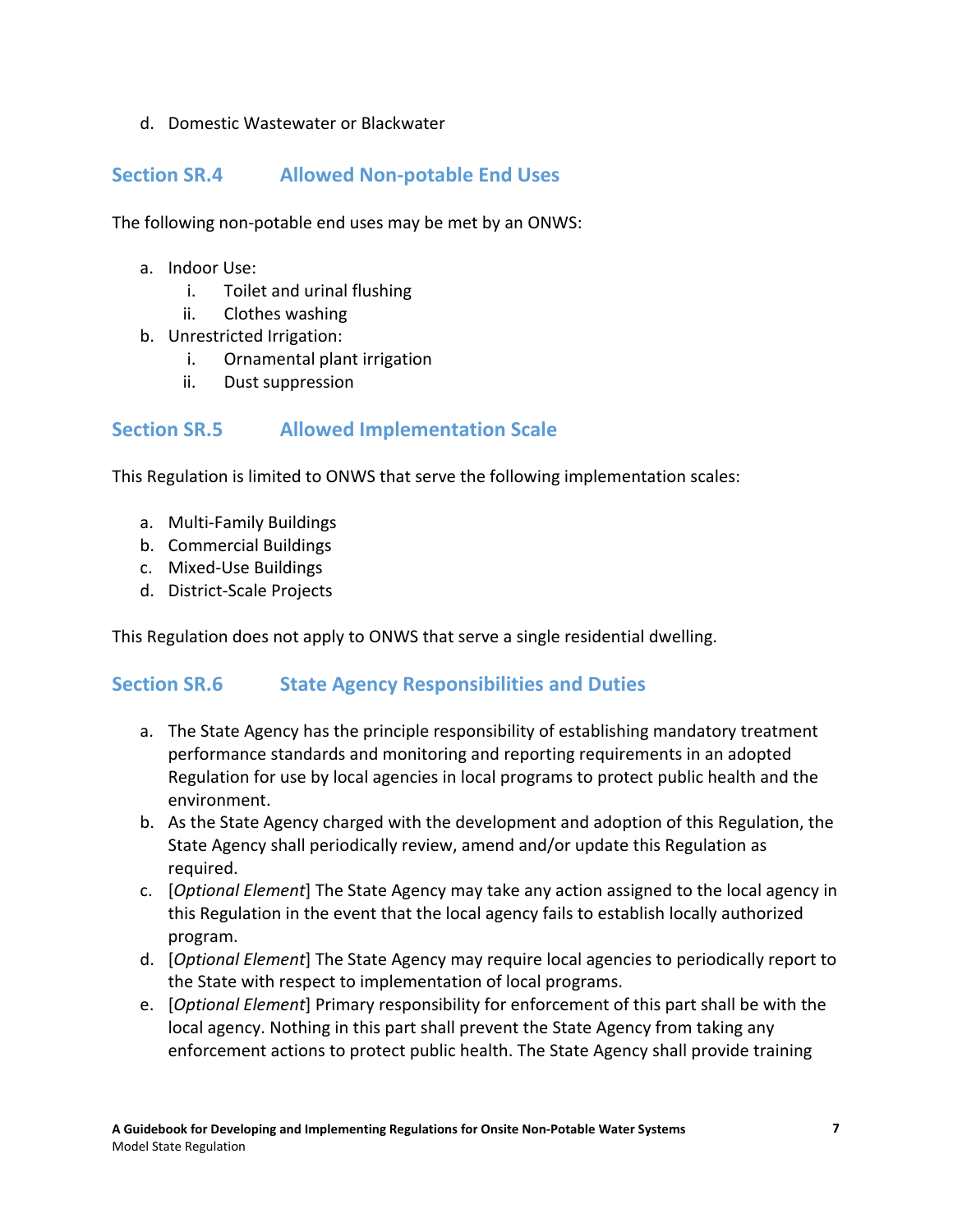and technical assistance to the local agencies to ensure uniform enforcement of this part.

# **Section SR.7 Local Agency Responsibilities and Duties**

- a. A local agency may authorize ONWS for the express purposes set forth in this Regulation as long as the local agency has adopted a local program through a local ordinance that includes the minimum requirements established in this Regulation.
- b. The local ordinance must incorporate the treatment performance standards and monitoring and reporting requirements in Section 8.
- c. The local agency must have the legal authority to control the operation of ONWS and shall establish ONWS treatment system design criteria, permitting, cross connection control, reporting, notification, and enforcement procedures for ONWS.
- d. Local agencies approving ONWS shall retain permanent records of their approval actions and, if required by the State Agency, make those records available upon written request for review by the State Agency.
- e. A local agency may implement this Regulation, or a portion thereof, using its local authority to enforce the Regulation.
- f. Nothing in this Regulation shall preclude a local agency from adopting or retaining other regulations for ONWS in a local program that are more stringent than those contained in this Regulation.
- g. A local agency must issue a permit for the operation of ONWS at multi-family, mixed-use and non-residential Buildings. A local agency may charge a fee to offset the costs of regulating the ONWS.
- h. [*Optional Element*] If required by the State Agency, local agencies allowing ONWS pursuant to this Regulation shall submit an annual report to the State Agency. The annual report may include the following information (organized in a tabular spreadsheet format):
	- i. Number, location, and description of permits issued for new and replaced ONWS within the local agencies jurisdictional area;
	- ii. Number and location of complaints and/or malfunctions pertaining to ONWS operation and maintenance, and identification of those which were investigated and how they were resolved; and,
	- iii. Summary of site inspections conducted by the local agency.

# **Section SR.8 Mandatory Treatment Performance Standards**

a. Project applicants must design and operate the ONWS to achieve the mandatory minimum treatment performance standards for blackwater, graywater, and roof runoff as set forth in Table 1 that represent ninety-fifth percentile log reduction targets based on three reference pathogens (enteric viruses, enteric bacteria, parasitic protozoa) and Table 2 for stormwater. Where applicable, project applicants shall validate each of the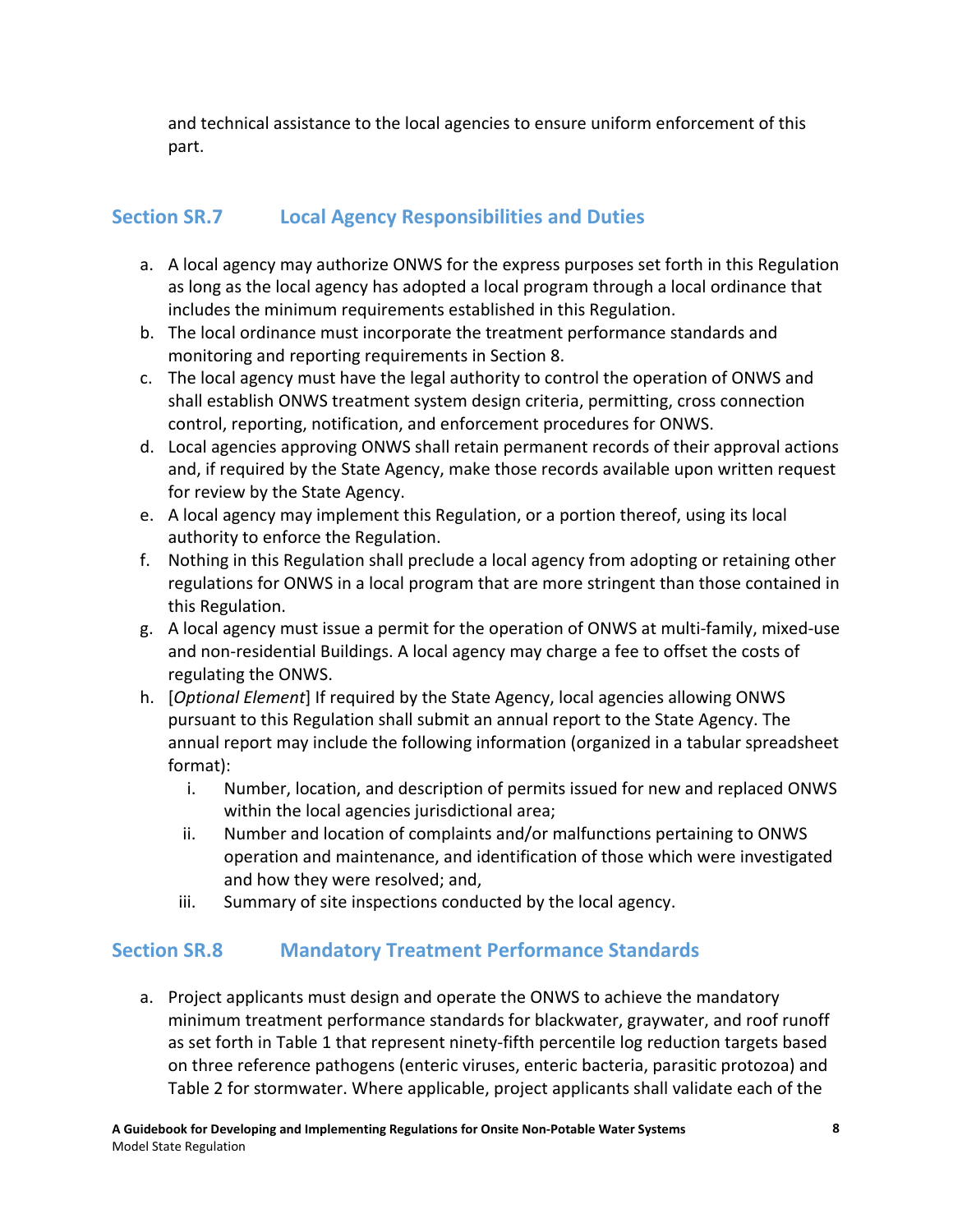treatment processes used to meet the requirements in Table 1 and Table 2 for their log reduction by submitting a report to the local agency for review and approval, or by using a challenge test approved by the local agency during field verification that provides evidence of the treatment. The validation report and/or challenge test shall be prepared by an engineer licensed in the state in wastewater treatment and/or public water supply, including the evaluation of treatment processes for pathogen control.

- b. If the log reduction targets are not being met based on approved ongoing surrogate parameter monitoring, the project applicant shall immediately investigate the cause and initiate corrective actions.
- c. When sources of water are blended, the log reduction target for the most contaminated source with respect to human-infectious pathogens shall be the applicable target, regardless of volume.
- d. Water from an ONWS must not create a nuisance, odor, threaten human health, or damage the quality of surface water or groundwater.

| <b>Water Use Scenario</b>         | <b>Enteric Viruses</b> | <b>Parasitic Protozoa</b> | <b>Enteric Bacteria</b> |
|-----------------------------------|------------------------|---------------------------|-------------------------|
| Domestic Wastewater or Blackwater |                        |                           |                         |
| Unrestricted Irrigation           | 8.0                    | 7.0                       | 6.0                     |
| Indoor Use                        | 8.5                    | 7.0                       | 6.0                     |
| Graywater                         |                        |                           |                         |
| Unrestricted Irrigation           | 5.5                    | 4.5                       | 3.5                     |
| Indoor Use                        | 6.0                    | 4.5                       | 3.5                     |
| Roof Runoff                       |                        |                           |                         |
| Unrestricted Irrigation           | Not applicable         | No data                   | 3.5                     |
| Indoor Use                        | Not applicable         | No data                   | 3.5                     |

#### Table 1. Log reduction targets for 10<sup>-4</sup> per person per year benchmarks for ONWS using blackwater, **graywater, or roof runoff**

| Table 2. Log reduction targets for $10^4$ per person per year benchmarks for ONWS using stormwater |  |  |
|----------------------------------------------------------------------------------------------------|--|--|
|----------------------------------------------------------------------------------------------------|--|--|

| <b>Water Use Scenario</b>              | <b>Enteric Viruses</b> | Parasitic Protozoa Enteric Bacteria |     |
|----------------------------------------|------------------------|-------------------------------------|-----|
| Stormwater $(10^{-1}$ dilution)        |                        |                                     |     |
| Unrestricted Irrigation                | 5.0                    | 4.5                                 | 4.0 |
| Indoor Use                             | 5.5                    | 5.5                                 | 5.0 |
| Stormwater (10 <sup>-3</sup> dilution) |                        |                                     |     |
| Unrestricted Irrigation                | 3.0                    | 2.5                                 | 2.0 |
| Indoor Use                             | 3.5                    | 3.5                                 | 3.0 |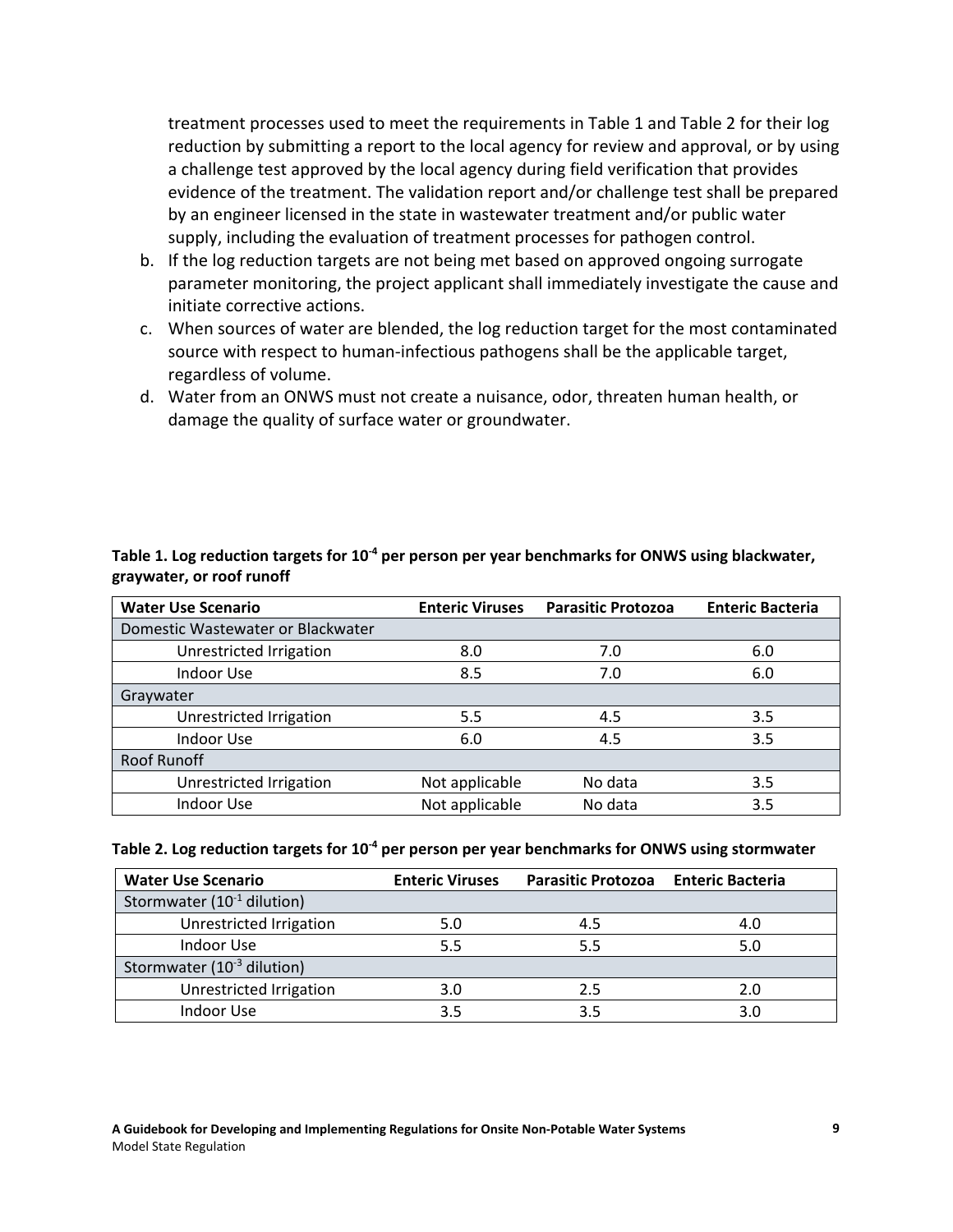# **Section SR.9 Monitoring, Sampling, and Reporting Requirements**

- a. During initial system startup, water quality sampling is required quarterly, monthly, weekly, daily, or continuously as determined by the local agency, depending on the source water and end use. Sampling requirements may be modified if evidence indicates that the modified requirements maintain public health protection. Subject to the treatment processes utilized in the ONWS, water quality sampling requirements may be minimized or eliminated after conditional startup if the log reduction targets are being met based on approved ongoing surrogate parameter monitoring.
	- i. Water samples must be analyzed by a certified laboratory using methods approved by the US Environmental Protection Agency (EPA) or standard methods for water sampling and analysis. Laboratory reports shall be signed by the laboratory director or a designee.
- b. To meet the log reduction targets on an ongoing basis, the project applicant shall report to the local agency on the type of continuous monitoring to be utilized. The local agency will determine the credited log reduction based on the surrogate parameter utilized for continuous monitoring. ONWS shall perform ongoing continuous monitoring using the pathogenic microorganisms of concern or a microbial, chemical, or physical surrogate parameter(s) that verifies the proper operation and maintenance of each treatment process's ability to achieve its credited log reduction. Instrumentation with continuous monitoring capabilities shall be approved by the local agency and routinely calibrated.
- c. Water quality sampling and continuous monitoring results shall be reported to the local agency at the frequencies listed in Table 3 via an approved report format and be accompanied by data in an approved electronic format. For continuous monitoring, the local agency shall determine the appropriate parameters (i.e. minimum, maximum, average) to be reported. A report shall include:
	- i. System treated water flow (gallons per day, gallons per week or gallons per month);
	- ii. Water quality characteristics in accordance with the permit; and
	- iii. Attachments describing any malfunctions, breakdowns, upsets, bypasses, odors, complaints, or other system operation anomalies.
- d. The project applicant shall submit an annual report to the local agency describing compliance of the ONWS with the Regulation and the limits and conditions of the permit.

| <b>Alternate Water Source</b>     | Routine Reporting Frequency <sup>1</sup>                        |
|-----------------------------------|-----------------------------------------------------------------|
| Domestic Wastewater or Blackwater | Monthly                                                         |
| Graywater                         | Monthly during Conditional Startup Mode,<br>Annually thereafter |
| Stormwater                        | Monthly during Conditional Startup Mode,<br>Annually thereafter |

#### **Table 3. Routine Reporting Frequency**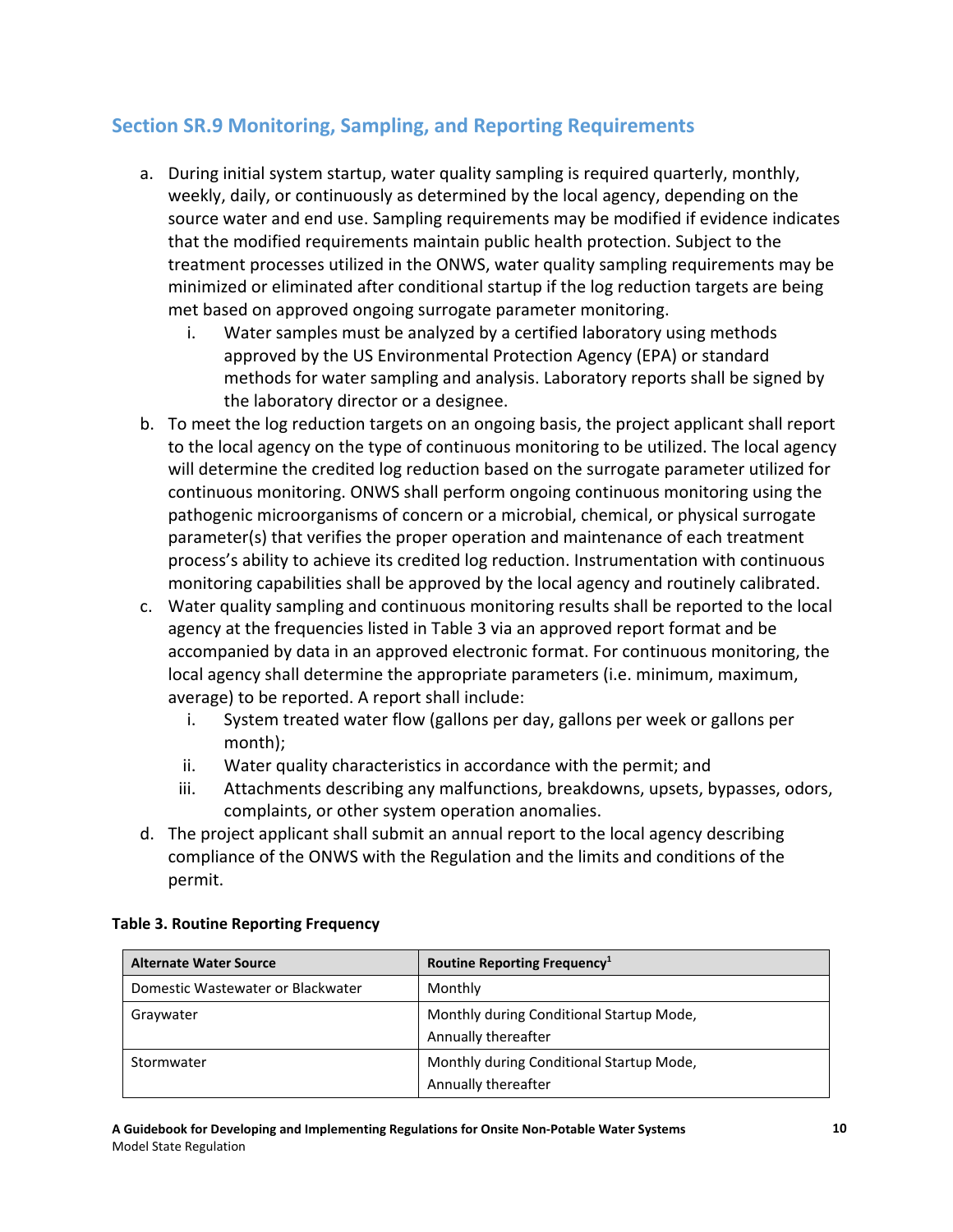| Roof Runoff                                                                                                                                                        | Monthly during Conditional Startup Mode, |  |  |
|--------------------------------------------------------------------------------------------------------------------------------------------------------------------|------------------------------------------|--|--|
|                                                                                                                                                                    | Annually thereafter                      |  |  |
| Notes:                                                                                                                                                             |                                          |  |  |
| Operational changes, system malfunctions, and/or monitoring results which are outside of the<br>applicable water quality limits shall be reported within 24 hours. |                                          |  |  |

## **Section SR.10 Design Requirements**

A connection to the public potable water supply shall be available in the event that the ONWS needs potable make-up water for indoor uses. The public water supply shall not be used as a backup or supplemental source of water for an ONWS unless the connection between the two systems is protected by an air gap or other appropriate backflow device.

A bypass to the building's sewer shall be available in the event that the treatment system must be taken offline for service. The connection to the sewer must be protected by an air gap or other appropriate backflow prevention device in order to prevent wastewater from entering the ONWS.

## **Section SR.11 Operation Requirements**

When the local agency determines the project applicant has satisfied all the requirements of this Regulation, the state or local agency may issue a permit to operate the ONWS. Permittees shall timely submit all water quality monitoring information required by the provisions of this Regulation.

Cross-connection testing is completed prior to initial operation of the system and at intervals thereafter as required by the state or local agency. All cross-connection testing must be conducted by a certified cross-connection specialist in the presence of the state or local agency to determine whether a cross-connection has occurred.

ONWS shall immediately divert the alternate water source to the municipal sewer system upon receipt of the results of any water quality test sample that does not meet the water quality requirements of the permit or indication of a process malfunction based on continuous monitoring.

#### **Section SR.12 Use Area Requirements**

a. All use areas where treated alternate water sources are accessible to the public shall be posted with signs that are visible to the public that include the following wording: "Nonpotable water—do not drink."